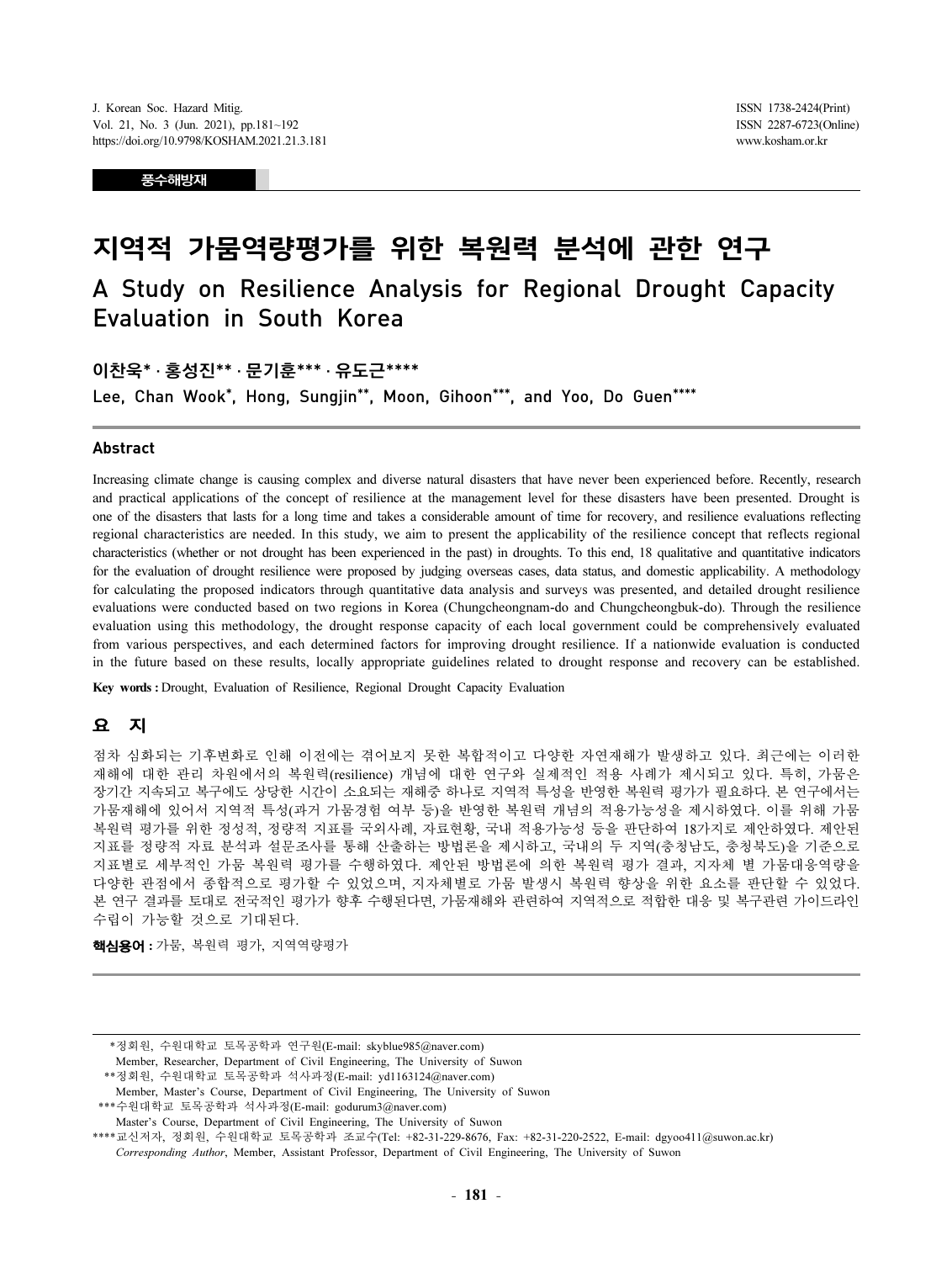가뭄은 일반적으로 비정상적으로 낮은 강수 기간에 의해 발생하는 자연재해로 정의된다(Rey et al., 2017). 이러한 가뭄이 지속되고 극심해지면 사회, 환경, 경제에 극단적인 영향을 미치는 복합적인 자연재해로 발달하게 된다(Kogan, 1997; Karamouz, Zeynolabedin et al., 2016). 가뭄이 기상학, 수문학, 농업학, 사회경제학의 네 가지 범주로 구분(Wilhite and Glantz, 1985)되는 것처럼 가뭄은 사회 전반에 큰 피해를 미치며 생활 깊숙이 영향을 미치고 있다. 네 가지 범주와 관련하여 파머가뭄지수(Palmer Drought Severity Index, PDSI; Palmer, 1965), 표준강수지수(Standardized Precipitation Index, SPI; Mckee et al., 1993), 하천수가뭄지수(Streamflow Drought Index, SDI; Nalbantis, 2008), 지표수공급지수(Surface Water Supply Index, SWSI; Shafer and Dezman, 1982), 수정지표수 공급지수(Modified Surface Water Supply Index, MSWSI; Kwon and Kim, 2006), 그리고 토양수분지수(Soil Moisture Index, SMI; Dyer and Baier, 1979) 등이 개발되고 가뭄을 평가하는데 사용되고 있다. 이러한 모든 지표는 모두 가뭄의 개별적 특성에 맞는 장단점을 가지고 있다. 이처럼, 가뭄에 의한 다양한 영향을 특정 지표를 토대로 평가하기에는 한계가 있을 수 있다. 이러한 문제를 해결하기 위해 Karamouz et al. (2009), Balint et al. (2013), Al-Bakri et al. (2019), Park et al. (2019) 등은 기상, 농업 등 네 가지 범주를 조합하여 평가하는 혼합지수를 제시한 바 있다.

가뭄지수가 현재 시스템이 처해있는 상황을 설명한다면 가뭄 복원력은 현재 시스템이 버틸 수 있는 정도, 그리고 해갈을 위해 소요되는 에너지로 설명될 수 있다. 복원력은 가뭄뿐만 아니라 자연재해의 대응, 대책수립 등과 관련하여 중요한 개념으로 자리매김 되고 있다(Klein et al., 2003). 자연재해를 관리하는 관점에서의 복원력은 재해 발생 이전 상태로 복구할 수 있는 가능성을 보여주는 지표중 하나이다 (Karamouz, Zeynolabedin et al., 2016). 가뭄재해 측면에서, 지진, 홍수와 같은 타 자연재해에 비해 지속기간과 심도를 쉽게 예측할 수 없다는 점에서 가뭄 복원력이란 가뭄이 발생한 지역이 얼마나 장기적으로 버티고, 회복하고, 활용할 수 있는지에 대한 능력을 의미할 수 있다. 즉, 기존에 제시된 취약성과는 다르게 재해 발생의 전후 단계 전체에서 시스템 의 회복을 더 빠르게 혹은 안정적으로 복구할 수 있는지를 의미한다.

자연재해에 있어서 복원력의 개념은 Bruneau et al. (2003) 에 의해 1차적으로 정립된 바 있으며 이후, 다양한 분야에 적용되고 있다. Bruneau et al. (2003)은 복원력을 내구성, 자원동원력, 신속성, 대체성(4Rs)으로 구분하여 평가하는 방법을 제안하였다. 본 연구와 직접적으로 관련되는 가뭄 복원력에 관한 선행연구로, Karamouz, Zeynolabedin et al. (2016)은 4Rs를 토대로 가뭄 복원력 지표로 환산하여 East Azerbaijan지역에 적용하여 결과를 평가한 바 있다. Khatibi et al. (2019)은 가뭄에 대한 국가, 정부, 지역관점의 커뮤니티 복원력(Community Resilience)을 평가하고 강화하기 위한 프레임워크에 대한 연구를 수행한 바 있다. 본 연구에서는 첫 번째로 우리나라에 적합한 가뭄 복원력 지표를 정성, 정량적 항목으로 구분하여 제안하고자 하였다. 두 번째로 제안된 지표를 활용하여 우리나라 지자체에 적용하여 복원 력 평가를 수행하고자 하였다. 마지막으로 복원력 평가 결과 를 기반으로 지역적 상이성을 고려한 가이드라인 수립 등의 활용방안을 제시하고자 한다.

## 2. 가뭄 복원력 평가 방안

#### 2.1 복원력 평가 방법론

본 연구에서 제안하고자 하는 지역적 가뭄 특성에 의한 복원력 평가 절차는 Fig. 1과 같다. 우선, 국내의 지역적 특성을 반영하기 위한 지표를 결정한다. 다음으로, 해당 지표에 대한 적정성을 평가하고 최종적으로 지역적 가뭄 복원력 평가를 위한 지표를 결정한다. 지표가 확정되면 해당 하는 지표를 점수로서 환산할 수 있는 정량적, 혹은 정성적인 세부 지표를 구축한다. 예를 들어, RO1의 경우 지역 수자원 이용 가능량을 의미하나 정량적인 점수 구축을 위해서는 여러 가지 자료를 필요로 한다. 본 연구에서는 이러한 RO1, RO2 등의 지표에 대해 세부적인 지표(상수도 보급률, GRDP 등)로 환산하고자 하였다. 이때, 수치적으로 확보 할 수 있는 자료가 아닌 인터뷰, 설문조사 등에 의해 확보 될 수 있는 항목과 같은 경우 정성적인 방법(해당지역 재해 담당 공무원





Fig. 1. Regional Based Drought Resiliency Evaluation Procedure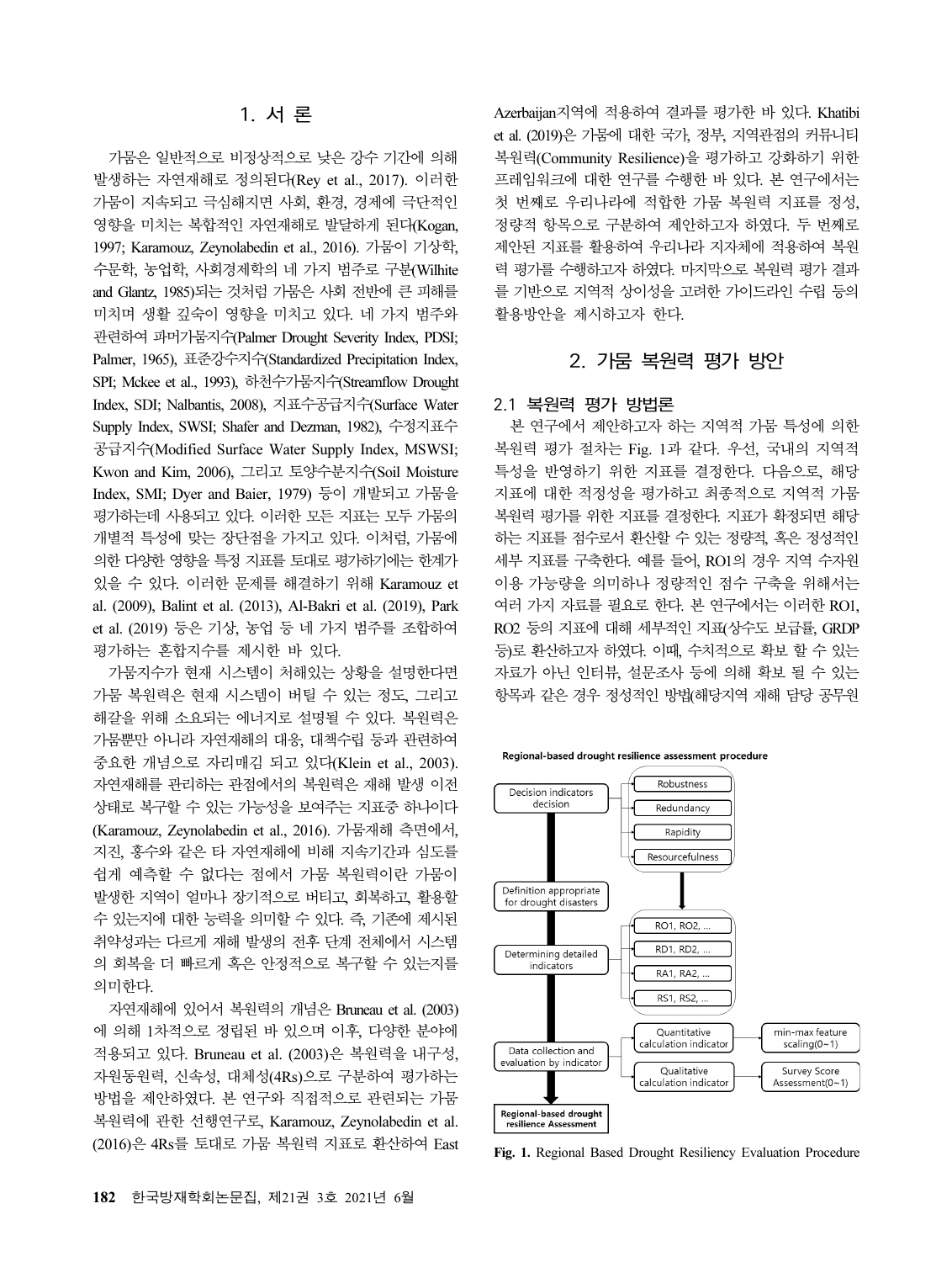설문조사, 인터뷰)을 통해 점수평가를 수행하고자 하였다. 정량적, 정성적 평가 결과는 0~1사이의 값으로 정규화 하여 환산한다. 마지막으로, 평가된 정량, 정성적지표에 대한 합 산을 통해 최종적인 지역기반의 가뭄 복원력 평가결과를 도출하고, 그 결과를 분석하게 된다.

#### 2.2 가뭄 복원력 지표

자연재해에 복원력 개념을 도입하고 정리한 Bruneau et al. (2003)은 복원력을 4가지(내구성, 대체성, 신속성, 자원동 원력, 4Rs)로 구분한 바 있다. Karamouz, Rasoulnia, et al. (2016), Karamouz, Zeynolabedin et al. (2016), Karamouz et al. (2018)은 지진과 홍수 재해에 적용된 복원력 지표를 활용하여 가뭄에 적합한 지표로 변환하여 지역기반의 복원 력과 취약도를 평가하였다. 본 연구에서는 강건성 또는 내구 성(Robustness)은 시스템이 초기 안정 상태를 변경하지 않고 주어진 수준의 건조 상태를 견뎌내는 본질적인 기능(기본 가용 수자원량, 지리적, 전략적 위치)으로 정의하고 Table 1과 같이 5개의 지표를 구축하였다. 대체성(Redundancy)은 일부 지역 또는 기타 지역에서 가뭄재해가 발생했을 때 사용할 수 있는 추가적인 자원으로 정의하고 가뭄시 활용 가능한 용수, 정책적인 관점에서의 활용여부 등의 5가지 지표를 구축하였다.

자원동원력(Resourcefulness)은 재해 발생시 자원을 동원 하고 필요한 업무의 우선순위를 정하고 긴급 대응을 제공하 고 법적 및 운영상의 조항을 효과적으로 수행 할 수 있는 시스템의 역량(관계 당국의 관리 기술에 크게 의존)을 의미 하므로, 본 연구에서는 가뭄 대비 자원적인 측면에서의 5가 지 지표를 구축하였다. 마지막으로 신속성(Rapidity)은 기본 요구를 제공하고 전체 복구를 계획하기 위해 적시에 저하를

방지하는 시스템 용량의 척도로서 지역인구, 대중 인식 수준 의 3가지 지표를 활용하고자 한다. 결과적으로 총 18개의 복원력 지표가 구축되었으며, Table 1에 제시된 것과 같다. 우선, 내구성에 대한 인자는 지역의 수자원 이용가능량과 연평균 강수량 및 변동성과 같은 기본적인 수문학적인 인자 와 지역평균 물 소비량과 경제적 취약성과 같은 물소비 및 사회적 관련 지표로 구성되고, 지역적 이력을 반영하기 위하여 역사적 가뭄경험 여부 및 적응수준인자가 추가되었 다. 대체성의 경우 주변 지역의 수자원 활용가능여부, 지하수 가용성, 농업용수 사용방법 등과 같이 대체수원의 능력을 평가할 수 있는 인자로 구성되며, 지자체가 가지고 있는 물할당 및 저수지 운영정책의 존재여부가 추가되었다.

자원동원력에 대한 인자는 가뭄에 대비하는 예산투입 및 예경보시스템의 운영정도, 취약성에 대한 사전평가여부 로 구성되며, 가뭄시 대응할 수 있는 대책의 구체성과 조직운 영 방안마련 여부로 구성된다. 신속성은 우선 가뭄에 의한 피해를 입을 수 있는 인구 및 취약인구와 가뭄에 대한 인신수 준과 사전훈련여부로 평가된다.

### 2.2.1 정량적 가뭄 복원력 지표

결정된 18개의 가뭄 복원력 지표는 국가정보포털, 관련기 관 등에서 제시되고 있는 자료를 통해 확보 가능하다. 다만, RS5 (가뭄시 조직운영 방안의 구체성) 등과 같은 가뭄 복원력 지표는 별도의 정량적인 자료로 산정될 수 없다. 본 연구에서 는 이와 같은 구분을 위해 구축된 18개의 지표를 산정할 수 있는 세부방안에 대한 수립을 우선적으로 수행하였다. 각 세부지표 도출방법을 구체화한 결과 Tables 2~5와 같이 정량적으로 도출 가능한 세부지표 수립이 가능하였다. 정량 적으로 도출이 가능하다고 판단된 지표는 9가지로 RO1~5,

| Robustness (RO)                                                                        | Redundancy (RD)                                                  | Resourceefulness (RS)                                                       | Rapidity (RA)                                                           |
|----------------------------------------------------------------------------------------|------------------------------------------------------------------|-----------------------------------------------------------------------------|-------------------------------------------------------------------------|
| RO1: Available Regional<br>Water Resources                                             | RD1: Availability of Water<br>Resources in<br>Surrounding Areas  | RS1: Specificity of Drought<br>Comprehensive Measures                       | RA1: A Local Population                                                 |
| RO2: Regional Economic<br>Vulnerability                                                | RD2: Groundwater Resource<br>Availability                        | RS2: Degree of budgeting for<br>water resource (drought)<br>disasters       | RA2: Virtual Drought<br>Training Status and<br>Specificity              |
| RO3: Average Annual<br>Precipitation and<br>Variability in the Region                  | RD3: The Way to Use<br>Agricultural Water                        | RS3: Drought Prediction and<br>Alarm System Availability<br>and Utilization | RA3: Public Awareness and<br>Understanding of the<br>Concept of Drought |
| RO4: Historical Drought<br>Experience and Regional<br>Adaptation Levels for<br>Drought | RD4: Presence of Water<br>Allocation Priorities for<br>Drought   | RS4: Drought Vulnerability<br>Map Existence and<br>Utilization              |                                                                         |
| RO5: Regional Average Water<br>Consumption                                             | RD5: Presence of Reservoir<br>Operation Policy During<br>Drought | RS5: Specificity of<br>Organizational<br>Management in Drought              |                                                                         |

Table 1. Indicators for Quantifying Drought Resilience in Local Governments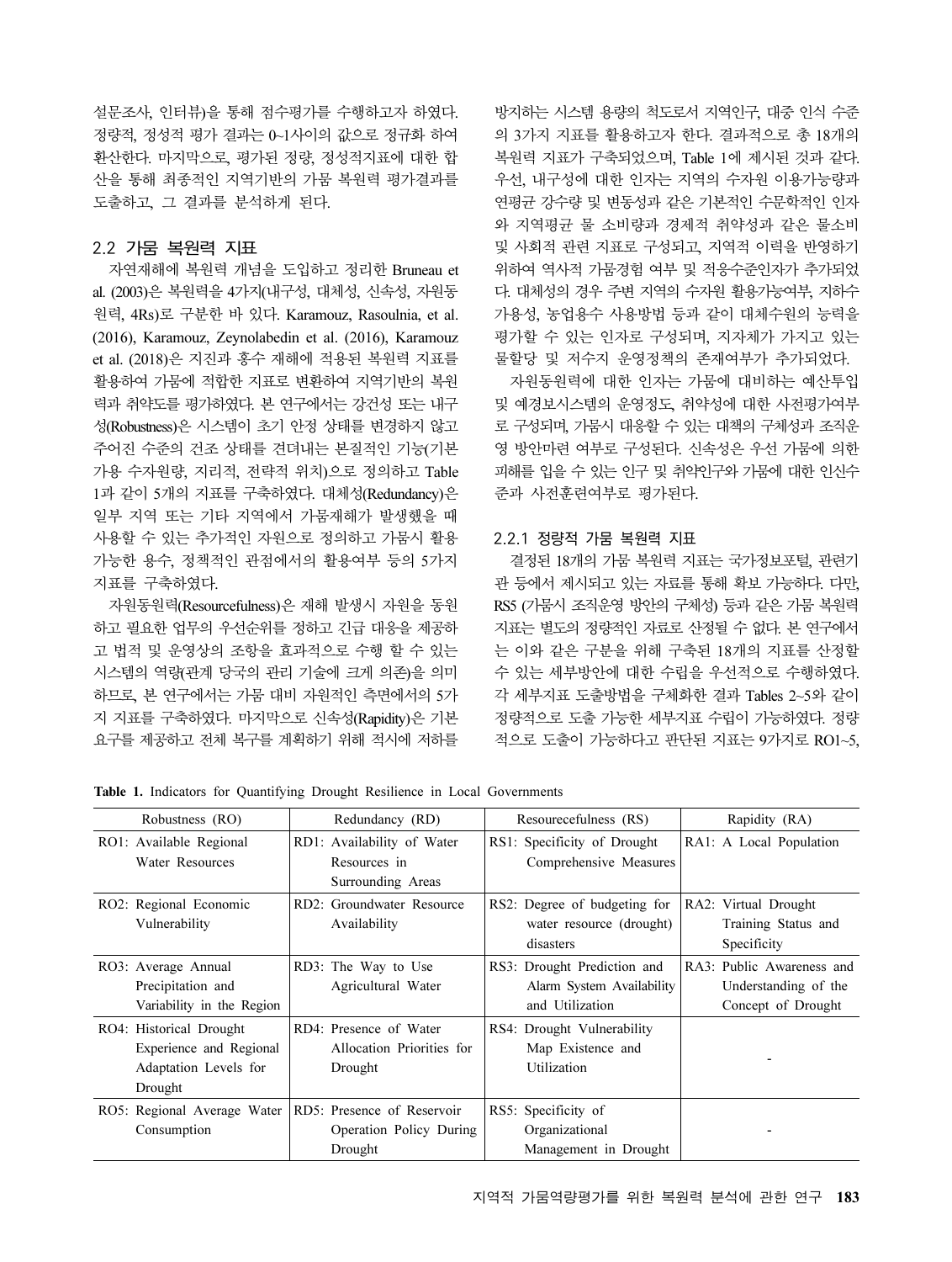RD2~3, RS2 그리고, RA1지표로 18개의 세부지표를 통해 도출가능하다. 가장 먼저, 내구성의 경우 결정된 5가지 지표 모두 Table 2와 같이 정량적으로 도출될 수 있는 것으로 나타났으며, RO1 (지역 수자원 이용가능량)은 지역적 특성 이 반영될 수 있는 수자원의 활용, 이용가능량을 대표할 수 있는 상수도 보급률, 해당 지자체의 저수지용량, 그리고 지역관정 보급 총량으로 결정하였다. 이외에도 RO2~5 지표

역시 지역적인 특성을 반영 할 수 있는 지역내 총생산, 지역의 연평균 강수량 등의 세부지표를 설정하였다. 대체성의 경우 정량적인 지표로 환산 가능한 지표는 Table 3과 같이 RD2~3 으로 지역적 특성이 반영 될 수 있는 세부지표를 선정하였다. 이외에도 자원동원력, 신속성에 있어서는 각각 한 개의 지표가 Tables 4~5와 같이 정량적인 지표로 환산이 가능하였 다. 모든 정량적 지표는 지표 1개를 기준으로 1점이 되도록

|  |  |  |  |  |  |  |  |  |  | Table 2. Quantitative Robustness Indicators for Quantifying Drought Resiliency in Local Governments |
|--|--|--|--|--|--|--|--|--|--|-----------------------------------------------------------------------------------------------------|
|--|--|--|--|--|--|--|--|--|--|-----------------------------------------------------------------------------------------------------|

| Item        | Indicator                                                  | Sub-indicator                                                                                                     | Calculation data                                                                                                   |  |  |
|-------------|------------------------------------------------------------|-------------------------------------------------------------------------------------------------------------------|--------------------------------------------------------------------------------------------------------------------|--|--|
|             |                                                            | Water supply rate (representing the percentage<br>of the total population receiving tap water)                    | Utilize water supply (%) data                                                                                      |  |  |
|             | [RO1]<br>Available Regional<br>Water Resources             | Regional reservoir capacity (total reservoir<br>capacity in the region)                                           | Utilize local reservoir capacity $(m^3)$ data                                                                      |  |  |
| Robustness, |                                                            | Total amount of local tube-well information<br>(use of groundwater irrigation in the region)                      | Use the total amount of local government<br>information data (annual usage)                                        |  |  |
|             | [R02]<br>Regional Economic                                 | Financial self-reliance (tax analysis indicators<br>indicating the ability to self-provision financial<br>income) | Use fiscal self-reliance (%) data                                                                                  |  |  |
|             | Vulnerability                                              | Gross regional product (GRDP, production by<br>unit, consumption, prices, etc.)                                   | Use Gross regional product (GRDP)                                                                                  |  |  |
|             | [R03]<br>Average Annual<br>Precipitation and               | The average annual precipitation in the region                                                                    | Utilization of annual precipitation data<br>(local distribution based on observatory)                              |  |  |
| RO          | Variability of the<br>Region (Coefficient<br>of Variation) | Variation of regional annual precipitation<br>(coefficient of variation)                                          | Coefficient of variation based on annual<br>average precipitation data                                             |  |  |
|             | [R04]<br>Historical drought                                | Meteorological: SPI6 standard (number of<br>days) the number of past severe drought<br>anomalies                  | Calculation and utilization of the number<br>of SPI6 drought standards (SPI6<2.0) that<br>lasted more than 30 days |  |  |
|             | experience and<br>local adaptation to                      | Agricultural: Number of occurrences of severe<br>drought in the past based on SMI                                 | Calculation and utilization of the number of<br>heavy SMI droughts (15% or less) occurred                          |  |  |
|             | drought levels                                             | Water for living: Past number of water-outage,<br>intermittent water supply                                       | Utilization of past number of<br>water-outage, intermittent water supply                                           |  |  |
|             | [R05]                                                      | the amount of water used per person                                                                               |                                                                                                                    |  |  |
|             | Regional average                                           | Amount of industrial water used per person                                                                        | Leverage annual usage data                                                                                         |  |  |
|             | water consumption                                          | Amount of agricultural water used per person                                                                      |                                                                                                                    |  |  |

|  |  |  |  |  |  |  |  |  |  | Table 3. Quantitative Redundancy Indicators for Quantifying Drought Resiliency in Local Governments |
|--|--|--|--|--|--|--|--|--|--|-----------------------------------------------------------------------------------------------------|
|--|--|--|--|--|--|--|--|--|--|-----------------------------------------------------------------------------------------------------|

| Item               | Indicator                                                      | Sub-indicator                                                                                                                                               | Calculation data                                |
|--------------------|----------------------------------------------------------------|-------------------------------------------------------------------------------------------------------------------------------------------------------------|-------------------------------------------------|
|                    | [RD2]<br>Groundwater resource<br>availability                  | Total amount of local tube well - use of<br>groundwater irrigation in the region                                                                            | The amount of planned<br>tube well water intake |
| Redundancy,<br>RD. | [RD3]<br>Agricultural water use                                | The ratio of irrigated paddy - paddies supplied with<br>water by irrigation facilities such as reservoirs,<br>waterworks, reservoirs, and groundwater pipes | The ratio of irrigated<br>paddy                 |
|                    | method (irrigation status,<br>etc.: ratio of field irrigation) | Percentage of field irrigation - fields supplied by                                                                                                         | Percentage of field                             |
|                    |                                                                | agricultural water supply facilities                                                                                                                        | irrigation                                      |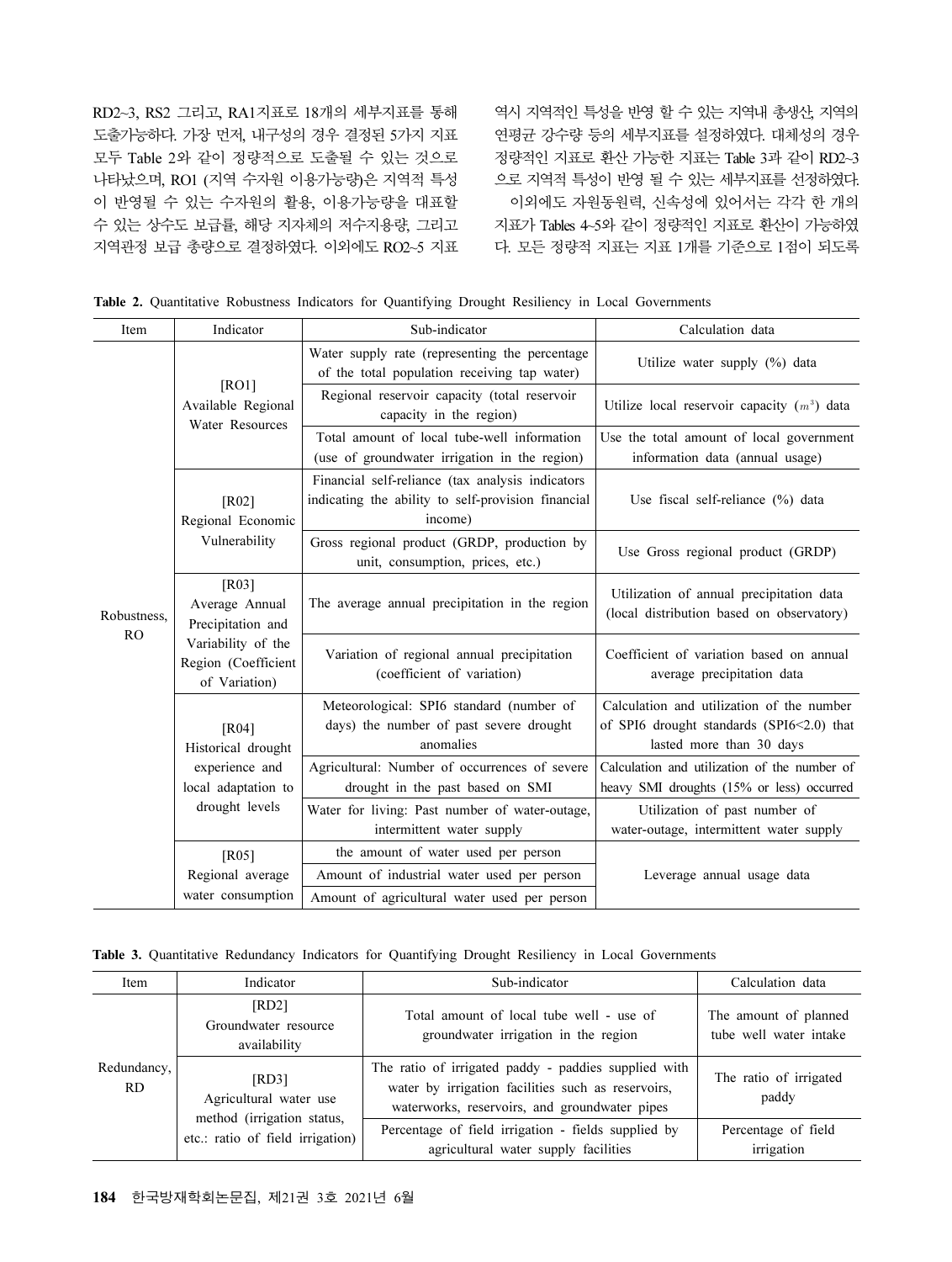하기 위하여 Eq. (1)의 정규화 방법을 활용하였다. 여기서, 한가지의 지표의 세부지표가 3개라면 각각의 가중치를 3등 분으로 배분하여 1점이 되며 최종적인 정량지표의 전체<br>합산 점수는 9점이 된다. 여기서, X는 정량적 세부지표의<br>값을 의미한다.<br><u>X-X<sub>min</sub> (1)</u> 합산 점수는 9점이 된다. 여기서, X는 정량적 세부지표의<br>값을 의미한다.<br> $\frac{X-X_{\min}}{X_{\max}-X_{\min}}$  (1) 값을 의미한다.

$$
\frac{X - X_{\min}}{X_{\max} - X_{\min}}\tag{1}
$$

#### 2.2.2 정성적 가뭄 복원력 지표

앞서 제시된 정량적 가뭄 복원력 지표를 제외하고 국가포 털, 지자체 자료 등 통해 확보가 불가능한 정성적인 가뭄 복원력 지표는 Table 6과 같다. 본 연구에서는 이러한 정성적 가뭄 복원력지표의 평가를 위해 해당 지자체의 가뭄 재해와 관련한 업무를 진행하고 있는 공무원에게 설문조사를 수행 하여 점수평가를 수행하고자 하였다. 이를 위해 결정된 정성 적 지표 9개에 대하여 설문조사를 수행하였다. 설문조사서

는 담당공무원의 개인적인 판단을 최대한 줄이고 객관적인 답변을 받기 위하여 가뭄 복원력에 대한 지표별 세부사항에 관련한 충분한 설명을 하였다.

이후, 해당 지자체의 가뭄 복원력 평가를 위한 각 정성적 지표 9개에 대하여 5가지 문항으로 구성된 설문조사를 수행 하였다. 결과적으로, 최하 0점에서 최대 5점으로 평가를 요청하였으며 이를 0~1점 사이의 점수로 환산하여 지표별로 1점이 도출되어 정성적인 복원력 평가의 점수 결과는 9점이 나오도록 하였다.

본 연구에서는 현재까지 국내에 적용된 바 없는 가뭄 복원력 지표를 제안하고 그 결과를 분석하고 그 결과와 활용방안을 제시하는 것이 우선적인 목표이므로, 앞서 산정 된 정량적, 정성적 가뭄 복원력 지표는 별도의 가중치를 부여하지 않았으며 향후 정성적 지표에 대한 심도 깊은 인터뷰와 가중치 설정이 필요하다.

Table 4. Quantitative Resourcefulness Indicators for Quantifying Drought Resiliency in Local Governments

| Item             | Indicator                             | Sub-indicator                                                               | Calculation data                   |
|------------------|---------------------------------------|-----------------------------------------------------------------------------|------------------------------------|
| Resourcefulness, | FRS21<br>Degree of budgeting for      | Ratio of local taxes among past disaster<br>management-related expenditures | Use local tax rate $(\%)$ data     |
| <b>RS</b>        | water resource (drought)<br>disasters | Percentage of self-recovery expenses in<br>case of natural disasters        | Utilize recovery cost ratio $(\%)$ |

Table 5. Quantitative Rapidity Indicators for Quantifying Drought Resiliency in Local Governments

| Item      | Indicator          | Sub-indicator                                         | Calculation data                          |
|-----------|--------------------|-------------------------------------------------------|-------------------------------------------|
| Rapidity, | [RA1]              | Population count by administrative<br>district (city) | Use the population by city and county     |
| RA        | A local population | Percentage of vulnerable class by                     | Ratio of 63 years of age or older by city |
|           |                    | administrative district (city)                        | and county                                |

Table 6. Qualitative Indicators for Quantifying Drought Resilience in Local Governments

| Item                | Indicator                                                             |  |  |  |  |  |
|---------------------|-----------------------------------------------------------------------|--|--|--|--|--|
| Robustness, RO      | $\overline{\phantom{a}}$                                              |  |  |  |  |  |
|                     | RD1: Availability of water resources in surrounding areas             |  |  |  |  |  |
| Redundancy, RD      | RD4: Presence of water allocation priorities for drought              |  |  |  |  |  |
|                     | RD5: Presence of reservoir operation policy during drought            |  |  |  |  |  |
|                     | RS1: Specified degree of drought comprehensive measures               |  |  |  |  |  |
|                     | RS3: Drought prediction and alarm system availability and utilization |  |  |  |  |  |
| Resourcefulness, RS | RS4: Drought vulnerability map existence and utilization              |  |  |  |  |  |
|                     | RS5: Specified degree of organizational management in drought         |  |  |  |  |  |
|                     | RA2: Virtual drought training status and specificity                  |  |  |  |  |  |
| Rapidity, RA        | RA3: Public awareness and understanding of the concept of drought     |  |  |  |  |  |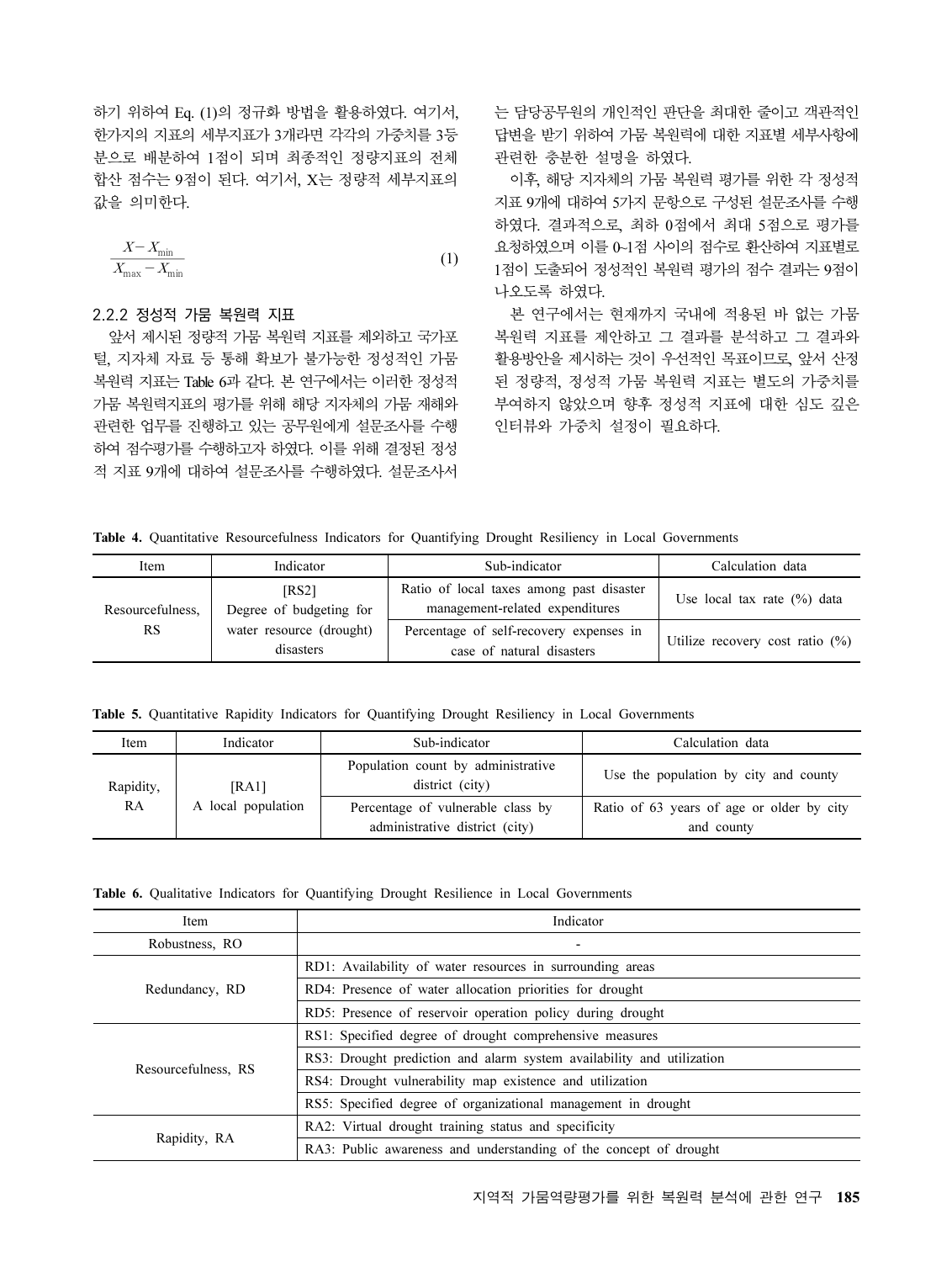## 3. 적용 및 결과

## 3.1 적용대상지역

본 연구는 우리나라의 지역적 특성을 반영한 가뭄 복원력 을 정량화하는 기법을 제안하는 것을 목적으로 하고 있다. 따라서, 제안된 지표에 의한 평가를 수행하기 위해 2014-2015 년에 극심한 가뭄이 발생한 바 있던 대한민국 충청남도 지역과 비교적 가뭄에 있어 큰 영향을 받지 않았던 충청북도 지역을 대상지역으로 선정하였다. 대한민국에서 각각의 해당하는 위치는 Fig. 2와 같다. 충청남도는 8개의 시와 7개의 군으로 구성되어 있으며 8,245 km<sup>2</sup>의 면적을 차지하고 있는 지역이다 (Fig. 2). 충청북도의 경우 3개의 시와 8개의 군으로 구성되어 있으면서 7,406 km<sup>2</sup>의 면적을 차지하고 있다(Fig. 2).

앞서 밝혔듯 충청남도의 경우 2014년부터 시작된 극심한 가뭄에 의해 용수를 조달받아 활용되는 등 가뭄에 의한 영향을 비교적 크게 받은 지역이며 충청북도의 경우 비교적 가뭄의 영향을 덜 받은 지역이다. 따라서, 정성적 평가에 의한 결과를 과거 가뭄 이력이 있는 지자체와 그렇지 않은 지자체에 대한 비교가 가능할 것으로 판단하여 두 지역을 선택하였다.

#### 3.2 가뭄 복원력 정량적 지표

제안된 가뭄 복원력 지표중 정량적인 자료로 확보 가능한 지표는 9개로 표와 같이 18개의 세부지표로 구성되어 있으며 자료의 출처는 Table 7과 같다. 확보된 자료별 시점은 2018년 부터 2020년까지로 다양하다. 최신의 복원력 개념을 적용하 기 위하여 자료별로 가장 최신의 자료를 활용하고자 하였다.

#### 3.2.1 가뭄 복원력 정량적 지표 평가(충청남도)

가뭄 복원력 평가 결과는 Table 8에 제시되어 있으며, 천안시, 공주시 순으로 복원력 평가 결과가 높게 도출된 것으로 나타났다. 내구성(RO) 부분에서 가장 높은 평가 결과가 도출된 지자체는 아산시로 특히 RO2 (지역의 경제적 취약성) 부분에서 월등한 것으로 나타났다. 이는 타 지자체에 비해 아산시가 차지하는 재정자립도 및 GRDP가 높은 것을 의미하며 시스템이 초기 안정 상태를 변경하지 않고 주어진 수준의 건조 상태를 견뎌낼 수 있는 능력이 있다고 판단될 수 있다. 반면에 청양군 같은 경우 RO2 부분에서 매우 낮게 산출되었다. 그럼에도 불구하고 RO1 (지역 수자원 이용 가능량)과 더불어 RO5 (지역 평균 물 소비량) 부분에서 타 지자체에 비해 평균적으로 높은 결과가 도출 되었다. 최종적으로 내구성 부분에서는 아산시와 천안시가 전체 적으로 평가 결과가 가장 좋은 것으로 나타났으나, RO5 부분에서 타지자체에 비해 물 소비량이 많아짐에 따라 향후 극심한 가뭄이 발생할 경우 타 지자체로부터 물 공급을 대체하는 등의 대책마련이 필요할 것으로 판단된다.

대체성(RD) 부분의 복원력 평가 결과로는 공주시, 부여군



Fig. 2. Areas Subject to Drought Resiliency Evaluation

이 평균적으로 높은 가뭄 복원력 평가결과가 도출 되었다. 이는 일부 지역 또는 기타 지역에서 가뭄 재해가 발생했을 때 사용할 수 있는 추가적인 자원이 풍부한 것으로 판단될 수 있다. 당진시의 경우 지역관정보급총량과 논, 밭관개전 비율이 매우 적어 가장 낮은 결과가 도출 되어 가뭄 발생시 용수 이용시 문제가 발생할 수 있을 것으로 판단된다.

자원동원력(RS) 및 신속성(RA) 부분에서는 천안시가 가 장 높은 복원력 평가가 도출되었다. 이는 타지자체의 경우 취약계층 비율이 비교적 높은 것으로 가뭄이 발생하였을 때 활용될 수 있는 인력이 많아 비교적 신속히 가뭄에 대처할 수 있음을 의미한다. 반면에, 부여군, 계룡시와 같은 신속성 이 낮은 지자체의 경우 가뭄에 대처할 수 있는 인구가 비교적 적은 것으로 나타났다.

종합적으로 천안시, 공주시 순으로 정량적 가뭄 복원력 평가 결과가 높게 나타났다. 다만, 천안시의 경우 RO5지표로 인해 가뭄 발생시 사용되고 있는 물 소비량을 대체할 수 있을만한 수원지를 확보할 필요가 있는 것으로 나타났다.

공주시의 경우 전반적으로 가뭄 복원력 평가 결과가 높게 나타났지만 RO2 (지역의 연평균 강수량 및 변동성)지표에서 평균 이하의 결과가 도출되었다. 이는 평소 발생되는 강수량 이 적고 변동성이 커짐에 따라 가뭄 발생시에도 해갈을 위한 강수가 내리지 않을 수 있다는 것을 의미한다. 이 또한 대체할 수 있는 수원을 확보할 필요가 있을 것으로 판단된다. 홍성군, 태안군, 계룡시와 같은 경우에는 종합적으로 평가 결과가 낮게 도출 되었다. 따라서 가뭄 발생시 빠른 해갈을 위해 물 사용을 위한 대채제를 마련하고 전체적인 내구성을 보강할 필요가 있다.

다만, 본 연구에서 수립된 가뭄 복원력 정량지표의 경우 지자체 구성상 보강이 불가하거나 빠른 시간안에 보강이 쉽지 않다. 따라서, 장기적인 관점에서의 복원력 강화 방안을 마련할 필요가 있을 것으로 사료된다. 다만, 본 연구에서는 두 곳의 도 단위(충청남도, 충청북도)를 기준으로 가뭄 복원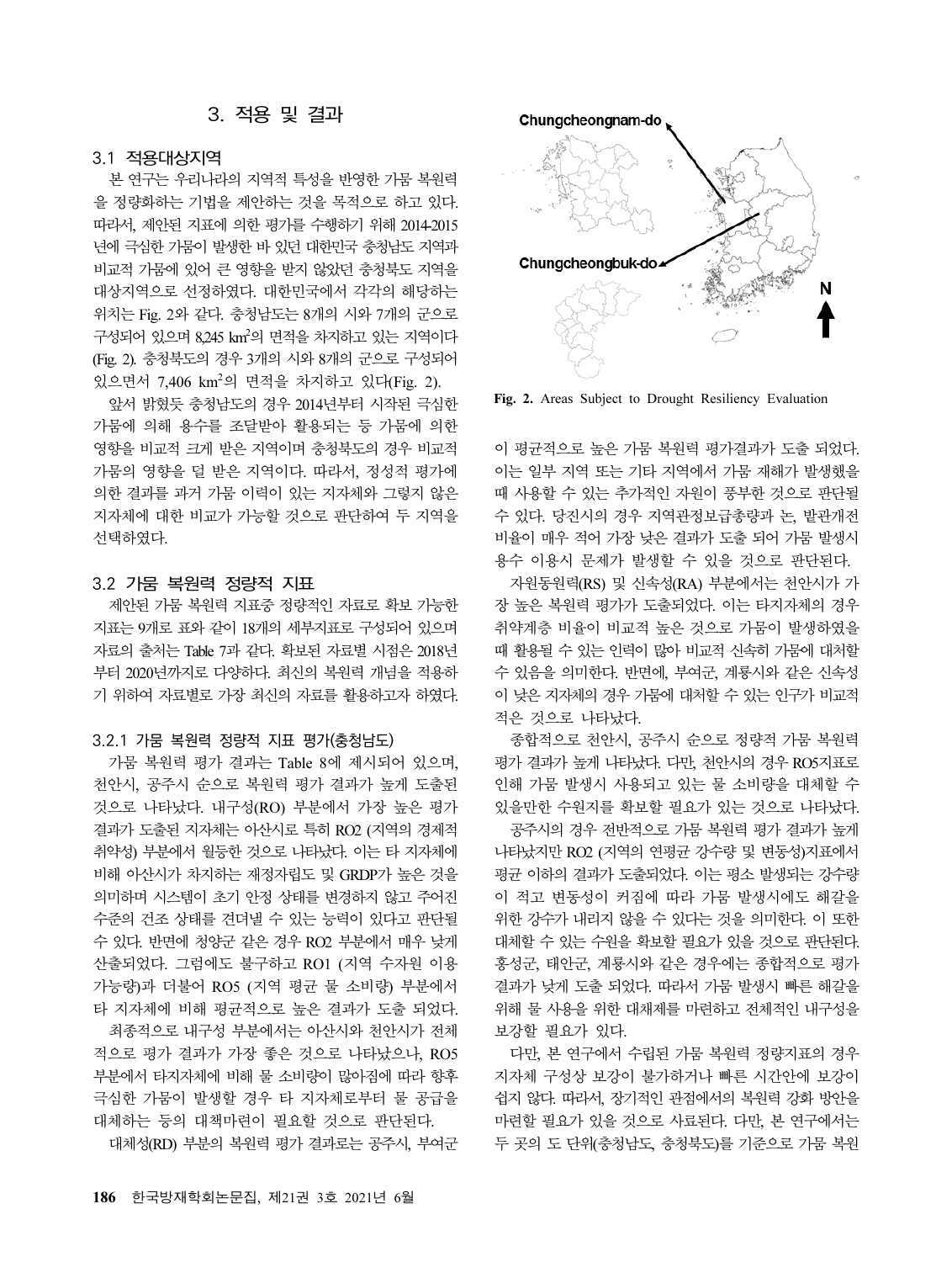|  |  |  |  |  | Table 7. Sources of Drought Resilience by Indicators |  |  |
|--|--|--|--|--|------------------------------------------------------|--|--|
|--|--|--|--|--|------------------------------------------------------|--|--|

| Indicator                                      | Sub-indicator                                                                                                     | Reference data source                                                                                    |  |  |  |
|------------------------------------------------|-------------------------------------------------------------------------------------------------------------------|----------------------------------------------------------------------------------------------------------|--|--|--|
|                                                | Water supply rate (representing the<br>percentage of the total population receiving<br>tap water)                 | Ministry of Environment<br>(Water supply statistics)                                                     |  |  |  |
| RO1: Available Regional<br>Water Resources     | Regional reservoir capacity (total reservoir<br>capacity in the region)                                           | Water Resources Management Information<br>System (Regional reservoir capacity)                           |  |  |  |
|                                                | Total amount of local tube-well information<br>(use of groundwater irrigation in the region)                      | K-water<br>(tube-well management information)                                                            |  |  |  |
| RO2: Regional Economic                         | Financial self-reliance (tax analysis indicators<br>indicating the ability to self-provision<br>financial income) | <b>Statistics Korea</b>                                                                                  |  |  |  |
| Vulnerability                                  | Gross regional product (GRDP, production<br>by unit, consumption, prices, etc.)                                   | (General Regional Statistics Department)                                                                 |  |  |  |
| RO3: Average Annual<br>Precipitation and       | The average annual precipitation in the<br>region                                                                 | Korea Meteorological Administration                                                                      |  |  |  |
| Variability in the<br>Region                   | Variation of regional annual precipitation<br>(coefficient of variation)                                          | (average annual precipitation)                                                                           |  |  |  |
| RO4: Historical Drought                        | SP <sub>I6</sub>                                                                                                  | Hydrologic Weather, Drought Information<br>Analysis System (Drought Index)                               |  |  |  |
| Experience and<br>Regional Adaptation          | <b>SMI</b>                                                                                                        | Agricultural Drought Management System<br>(Drought Index)                                                |  |  |  |
| Levels for Drought                             | Water for living: Past number of<br>water-outage, intermittent water supply                                       | National Drought Information Portal<br>(Emergency water supply status)                                   |  |  |  |
| RO5: Regional Average<br>Water Consumption     | Amount of living, agricultural and industrial<br>water used                                                       | Water Resources Management Information<br>System (Usage of living, agricultural and<br>industrial water) |  |  |  |
| RD2: Groundwater Resource<br>Availability      | Total amount of local tube well - use of<br>groundwater irrigation in the region                                  | K-water (Annual water intake plan)                                                                       |  |  |  |
| RD3: The Way to Use                            | The ratio of irrigated paddy                                                                                      | Water Resources Management Information                                                                   |  |  |  |
| Agricultural Water                             | Percentage of field irrigation                                                                                    | System (Cultivated Acreage)                                                                              |  |  |  |
| RS2: Degree of budgeting<br>for water resource | Ratio of local taxes among past disaster<br>management-related expenditures                                       | The Ministry of the Interior and Safety (MOIS)<br>(Statistical Yearbook of Local Taxes)                  |  |  |  |
| (drought) disasters                            | Percentage of self-recovery expenses in case<br>of natural disasters                                              | e-Country Indicators: Public Data Request<br>Required (Natural Disaster Recovery Expenses)               |  |  |  |
|                                                | Population count by administrative district<br>(city)                                                             | The Ministry of the Interior and Safety (MOIS)<br>(Resident registered population status)                |  |  |  |
| RA1: A Local Population                        | Percentage of vulnerable class by<br>administrative district (city)                                               | The Ministry of the Interior and Safety (MOIS)<br>(Resident registered population status)                |  |  |  |

력을 산출하고 그 결과를 평가하는 방안에 대한 연구를 수행하는 것으로서 전국을 대상으로 평가하고 비교적 부족 한 지표에 대한 평가가 이루어져야 할 것으로 판단된다.

## 3.2.2 가뭄 복원력 정량적 지표 평가(충청북도)

충청북도의 경우 청주시, 충주지가 전체적으로 모든 지표 가 평균적으로 높은 가뭄 복원력 평가 결과가 도출되었다 (Table 9). 다만, RO4 (역사적 가뭄 경험 및 가뭄에 대한 지역 적응 수준)에 있어서는 평균 이하의 결과를 나타내었다. 이는 충청남도 지역에 비해 가뭄 피해가 적었던 것이 원인으 로 가뭄 발생시 타 지역에 비해 내구적으로 가뭄을 견뎌내는 데 한계가 있을 수 있다는 것을 의미한다. 특히, 음성군의 경우 가뭄 이력이 거의 없어 가뭄에 대한 인식이 매우 낮을 수 있다. 대체성의 경우 지방도시 특성상 비교적 높은 복원력 평가가 도출 되었다.

그러나, 증평군과 단양군의 경우 밭 관개전을 통해 농업용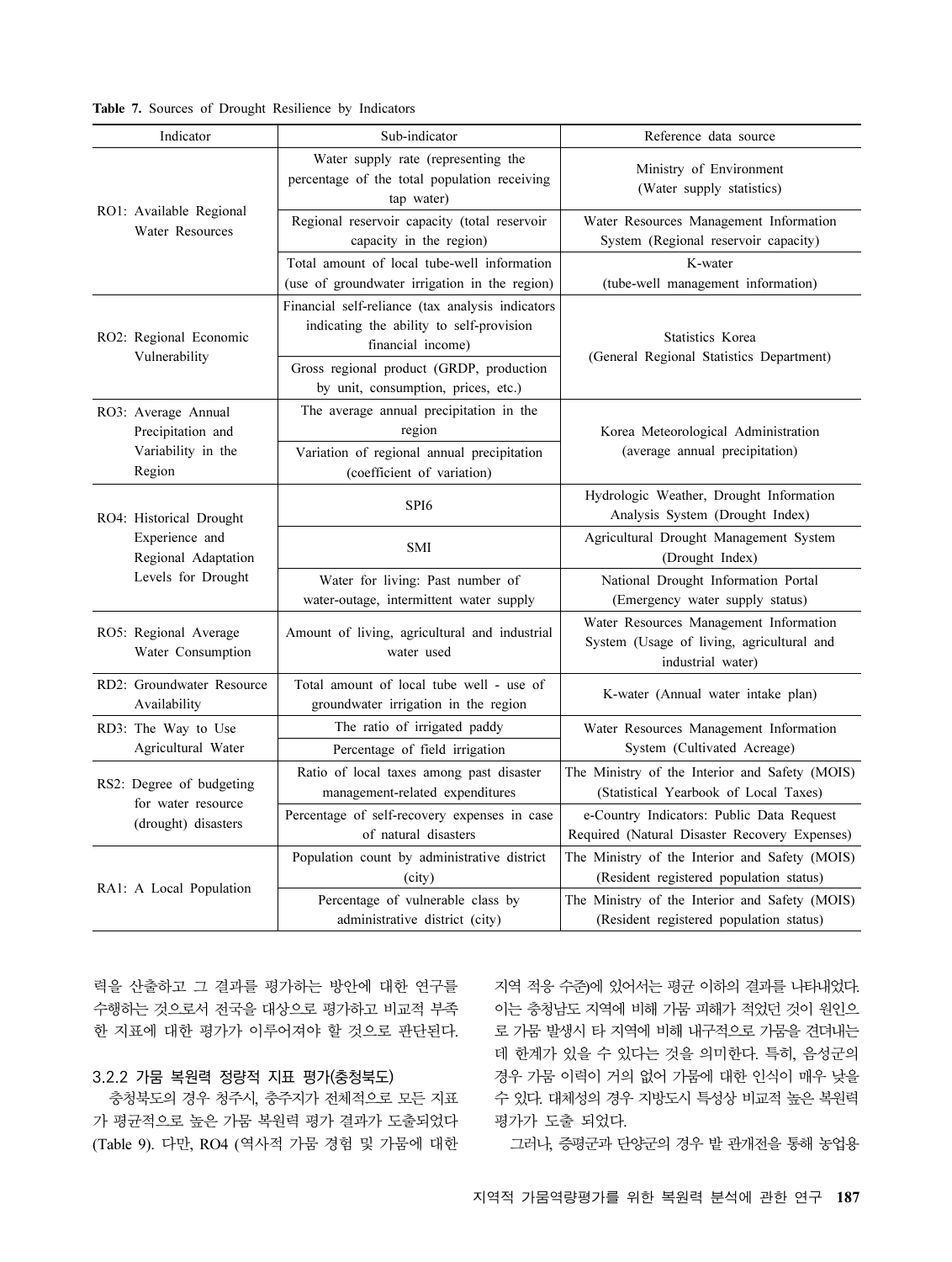| Chungchungnam do | RO1  | RO2  | RO3  | RO4  | RO <sub>5</sub> | (Sum)<br>R <sub>O</sub> | RD <sub>2</sub> | RD3  | (Sum)<br><b>RD</b> | RS <sub>2</sub> | RA1  | (Sum)<br>Total |
|------------------|------|------|------|------|-----------------|-------------------------|-----------------|------|--------------------|-----------------|------|----------------|
| Cheonan city     | 0.75 | 0.79 | 0.84 | 0.28 | 0.13            | 2.80                    | 0.62            | 0.61 | 1.23               | 0.72            | 0.55 | 5.30           |
| Gongju city      | 0.56 | 0.19 | 0.57 | 0.47 | 0.90            | 2.68                    | 0.86            | 0.71 | 1.57               | 0.41            | 0.24 | 4.91           |
| Asan city        | 0.72 | 1.00 | 0.37 | 0.23 | 0.63            | 2.96                    | 0.28            | 0.59 | 0.87               | 0.72            | 0.22 | 4.77           |
| Seosan city      | 0.54 | 0.52 | 0.22 | 0.38 | 0.88            | 2.55                    | 1.00            | 0.40 | 1.40               | 0.55            | 0.13 | 4.63           |
| Buyeo gun        | 0.34 | 0.20 | 0.46 | 0.42 | 0.93            | 2.36                    | 0.68            | 0.85 | 1.53               | 0.29            | 0.11 | 4.28           |
| Nonsan city      | 0.39 | 0.07 | 0.25 | 0.37 | 0.91            | 2.00                    | 0.57            | 0.87 | 1.44               | 0.22            | 0.32 | 3.97           |
| Boryeong city    | 0.52 | 0.16 | 0.37 | 0.32 | 0.92            | 2.29                    | 0.75            | 0.46 | 1.21               | 0.37            | 0.04 | 3.91           |
| Seocheon gun     | 0.68 | 0.03 | 0.49 | 0.25 | 0.94            | 2.39                    | 0.11            | 0.62 | 0.73               | 0.09            | 0.42 | 3.62           |
| Yesan gun        | 0.59 | 0.06 | 0.15 | 0.25 | 0.91            | 1.96                    | 0.63            | 0.53 | 1.17               | 0.05            | 0.37 | 3.54           |
| Dangjin city     | 0.55 | 0.42 | 0.52 | 0.17 | 1.00            | 2.67                    | 0.20            | 0.00 | 0.20               | 0.41            | 0.20 | 3.48           |
| Geumsan gun      | 0.57 | 0.10 | 0.34 | 0.01 | 0.94            | 1.96                    | 0.40            | 0.51 | 0.91               | 0.21            | 0.39 | 3.46           |
| Cheongyang gun   | 0.68 | 0.03 | 0.35 | 0.15 | 0.97            | 2.17                    | 0.15            | 0.62 | 0.77               | 0.08            | 0.44 | 3.46           |
| Hongseong gun    | 0.34 | 0.09 | 0.48 | 0.27 | 0.94            | 2.13                    | 0.13            | 0.52 | 0.65               | 0.10            | 0.45 | 3.34           |
| Taean gun        | 0.45 | 0.10 | 0.16 | 0.32 | 0.95            | 1.98                    | 0.29            | 0.49 | 0.78               | 0.08            | 0.41 | 3.25           |
| Gyeryong city    | 0.47 | 0.16 | 0.12 | 0.25 | 0.99            | 1.99                    | 0.00            | 0.49 | 0.49               | 0.32            | 0.11 | 2.91           |
| Aver             | 0.54 | 0.26 | 0.38 | 0.28 | 0.86            | 2.32                    | 0.44            | 0.55 | 0.99               | 0.31            | 0.29 | 3.92           |

Table 8. Drought Resilience Quantitative Indicators Evaluation Results (Chungcheongnam-do)

Table 9. Drought Resilience Quantitative Indicators Evaluation Results (Chungcheongbuk-do)

| Chungchungbuk do | RO1  | RO2  | RO3  | RO4  | RO5  | (Sum)<br>R <sub>O</sub> | RD2  | RD3  | (Sum)<br>R <sub>D</sub> | RS <sub>2</sub> | RA1  | (Sum)<br>Total |
|------------------|------|------|------|------|------|-------------------------|------|------|-------------------------|-----------------|------|----------------|
| Cheongju city    | 0.87 | 0.80 | 0.37 | 0.30 | 0.50 | 2.84                    | 0.99 | 0.61 | 1.59                    | 0.84            | 0.56 | 5.84           |
| Chungju city     | 0.54 | 0.27 | 0.57 | 0.47 | 0.89 | 2.73                    | 0.70 | 0.79 | 1.49                    | 0.69            | 0.45 | 5.36           |
| Yeongdong gun    | 0.80 | 0.06 | 0.31 | 0.43 | 0.96 | 2.56                    | 0.39 | 0.99 | 1.38                    | 0.46            | 0.50 | 4.89           |
| Jincheon gun     | 0.69 | 0.32 | 0.35 | 0.21 | 0.92 | 2.50                    | 0.35 | 0.70 | 1.04                    | 0.64            | 0.34 | 4.52           |
| Okcheon gun      | 0.45 | 0.05 | 0.44 | 0.37 | 0.95 | 2.26                    | 0.66 | 0.71 | 1.37                    | 0.47            | 0.26 | 4.36           |
| Eumseong gun     | 0.71 | 0.40 | 0.15 | 0.12 | 0.90 | 2.27                    | 0.36 | 0.81 | 1.17                    | 0.65            | 0.23 | 4.32           |
| Goesan gun       | 0.45 | 0.09 | 0.48 | 0.55 | 0.97 | 2.54                    | 0.41 | 0.53 | 0.95                    | 0.44            | 0.23 | 4.16           |
| Boeun gun        | 0.11 | 0.00 | 0.22 | 0.45 | 0.96 | 1.76                    | 0.54 | 0.73 | 1.27                    | 0.44            | 0.50 | 3.97           |
| Jecheon city     | 0.65 | 0.16 | 0.37 | 0.21 | 0.91 | 2.29                    | 0.32 | 0.59 | 0.92                    | 0.61            | 0.10 | 3.91           |
| Jeungpyeong gun  | 0.61 | 0.08 | 0.28 | 0.28 | 0.98 | 2.22                    | 0.03 | 0.58 | 0.61                    | 0.37            | 0.45 | 3.65           |
| Danyang gun      | 0.48 | 0.11 | 0.16 | 0.26 | 0.97 | 1.98                    | 0.05 | 0.57 | 0.62                    | 0.43            | 0.34 | 3.37           |
| Aver             | 0.58 | 0.21 | 0.34 | 0.33 | 0.90 | 2.36                    | 0.44 | 0.69 | 1.13                    | 0.55            | 0.36 | 4.39           |

수를 거의 활용하고 있지 않아 향후 가뭄발생시 피해가 비교적 클 수 있을 것으로 판단된다. 자원 동원력의 경우 충청남도 지역의 평균값(0.31)에 비해 0.24가 더 높은 것으로 나타났다. 이는 자연재난 발생시 자체 복구비 투입 비율이 높은 것이 원인으로 가뭄 발생시 충분한 자원으로 극복이 될 수 있을 것으로 판단된다.

신속성의 경우 충청남도 지역의 평균값(0.29)에 비해 0.07 높은 수준으로 비교적 많은 인구와 취약계층이 적은 것이 원인으로 판단된다. 이는 가뭄 발생 시보다 많은 인력이

투자될 수 있는 것을 의미하며 비교적 높은 자원동원력을 기반으로 활용된다면 보다 신속한 해갈이 가능할 수 있을 것으로 판단된다.

## 3.3 가뭄 복원력 정성적 지표 평가

### 3.3.1 가뭄 복원력 정성적 지표 평가

본 연구에서 제안된 가뭄 복원력 정성적 지표는 총 9개로 이에 대한 해당 지자체의 담당자(자연재해 관련)에 의해 확보된 결과는 Tables 10, 11과 같다. 전체적인 관점에서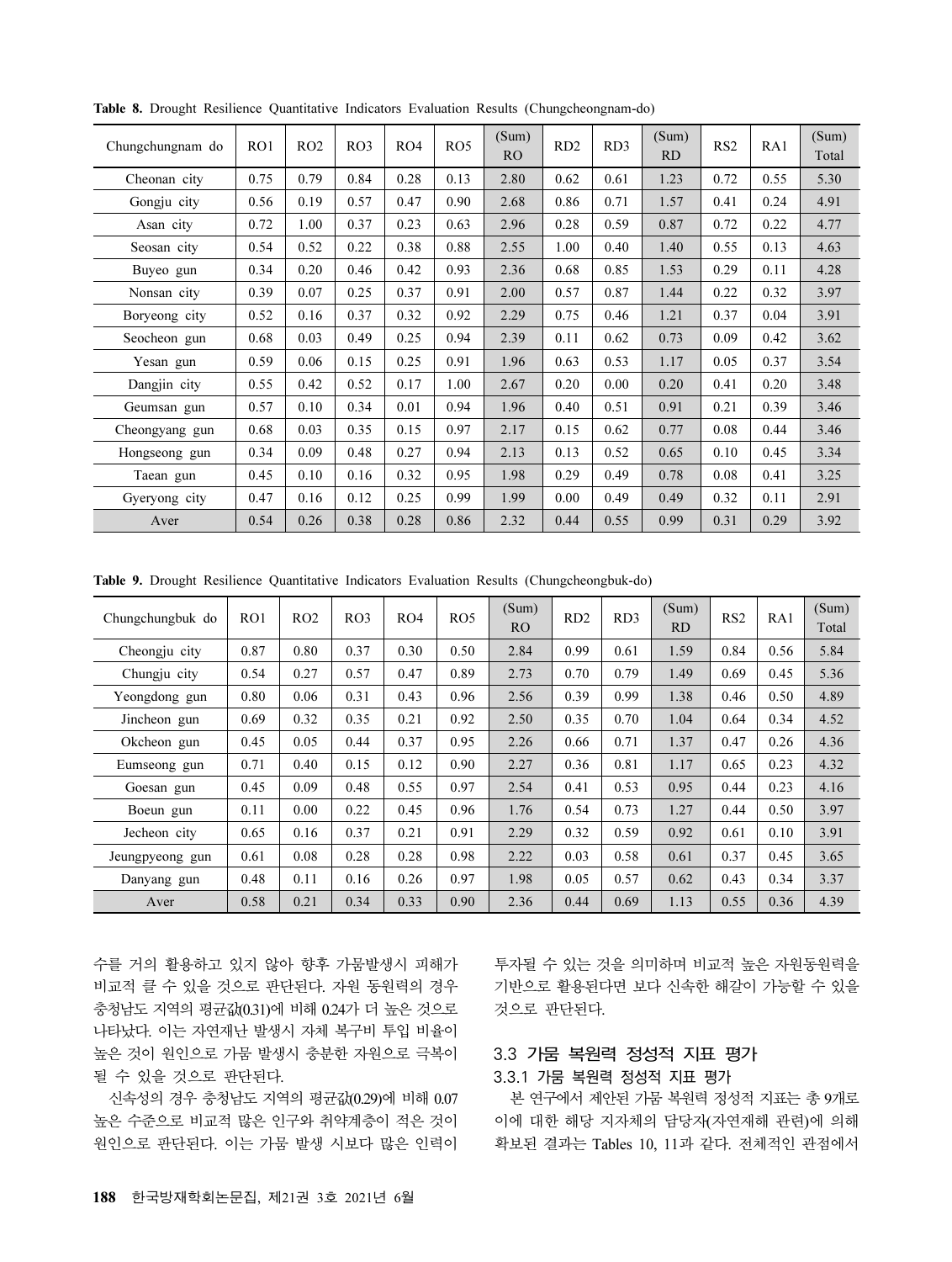| Chungchungnam do | RD1  | RD4  | RD <sub>5</sub> | (Sum)<br>RD | RS1  | RS3  | RS4  | RS <sub>5</sub> | (Sum)<br>RS | RA <sub>2</sub> | RA3  | (Sum)<br><b>RA</b> | (Sum)<br>Total |
|------------------|------|------|-----------------|-------------|------|------|------|-----------------|-------------|-----------------|------|--------------------|----------------|
| Gongju city      | 0.80 | 0.80 | 0.80            | 2.40        | 0.60 | 0.60 | 0.80 | 0.80            | 2.80        | 0.80            | 0.20 | 1.00               | 6.20           |
| Nonsan city      | 0.80 | 0.80 | 0.80            | 2.40        | 0.60 | 0.60 | 0.80 | 0.80            | 2.80        | 0.80            | 0.20 | 1.00               | 6.20           |
| Yesan gun        | 0.80 | 1.00 | 0.60            | 2.40        | 0.40 | 0.40 | 0.80 | 0.20            | 1.80        | 0.80            | 1.00 | 1.80               | 6.00           |
| Buyeo gun        | 0.80 | 0.80 | 0.60            | 2.20        | 0.60 | 0.60 | 1.00 | 0.00            | 2.20        | 0.40            | 0.60 | 1.00               | 5.40           |
| Seosan city      | 0.60 | 0.80 | 0.80            | 2.20        | 1.00 | 0.20 | 0.40 | 0.20            | 1.80        | 0.40            | 1.00 | 1.40               | 5.40           |
| Hongseong gun    | 0.60 | 0.80 | 0.80            | 2.20        | 1.00 | 0.20 | 0.40 | 0.20            | 1.80        | 0.40            | 1.00 | 1.40               | 5.40           |
| Asan city        | 0.20 | 0.80 | 0.40            | 1.40        | 1.00 | 0.40 | 0.60 | 0.40            | 2.40        | 0.80            | 0.20 | 1.00               | 4.80           |
| Dangjin city     | 0.20 | 0.40 | 0.80            | 1.40        | 0.80 | 0.20 | 0.40 | 0.40            | 1.80        | 0.40            | 0.80 | 1.20               | 4.40           |
| Geumsan gun      | 0.60 | 0.40 | 0.60            | 1.60        | 0.40 | 0.00 | 0.00 | 0.80            | 1.20        | 0.40            | 0.40 | 0.80               | 3.60           |
| Seocheon gun     | 0.20 | 0.40 | 0.80            | 1.40        | 0.80 | 0.20 | 0.40 | 0.40            | 1.80        | 0.20            | 0.20 | 0.40               | 3.60           |
| Boryeong city    | 0.00 | 0.20 | 0.20            | 0.40        | 0.40 | 0.80 | 0.60 | 0.40            | 2.20        | 0.40            | 0.20 | 0.60               | 3.20           |
| Gyeryong city    | 0.00 | 0.00 | 0.20            | 0.20        | 0.20 | 0.20 | 0.40 | 0.60            | 1.40        | 0.80            | 0.40 | 1.20               | 2.80           |
| Cheonan city     | 0.20 | 0.20 | 0.40            | 0.80        | 0.00 | 0.00 | 0.40 | 0.20            | 0.60        | 0.20            | 0.60 | 0.80               | 2.20           |
| Cheongyang gun   | 0.20 | 0.20 | 0.40            | 0.80        | 0.00 | 0.00 | 0.40 | 0.20            | 0.60        | 0.20            | 0.60 | 0.80               | 2.20           |
| Taean gun        | 0.00 | 0.00 | 0.40            | 0.40        | 0.00 | 0.00 | 0.20 | 0.00            | 0.20        | 0.60            | 0.40 | 1.00               | 1.60           |
| Aver             | 0.40 | 0.51 | 0.57            | 1.48        | 0.52 | 0.29 | 0.51 | 0.37            | 1.69        | 0.51            | 0.52 | 1.03               | 4.20           |

Table 10. Results of Evaluation of Drought Resilience Qualitative Indicators (Chungcheongnam-do)

Table 11. Results of Evaluation of Drought Resilience Qualitative Indicators (Chungcheongbuk-do)

| Chungchungbuk do | RD1  | RD4  | RD <sub>5</sub> | (Sum)<br><b>RD</b> | RS1  | RS3  | RS4  | RS5  | (Sum)<br>RS | RA <sub>2</sub> | RA3  | (Sum)<br>RA | (Sum)<br>Total |
|------------------|------|------|-----------------|--------------------|------|------|------|------|-------------|-----------------|------|-------------|----------------|
| Cheongju city    | 0.20 | 0.40 | 0.40            | 1.00               | 0.40 | 0.40 | 0.80 | 0.60 | 2.20        | 1.00            | 0.60 | 1.60        | 4.80           |
| Danyang gun      | 0.20 | 0.20 | 0.40            | 0.80               | 1.00 | 0.20 | 0.20 | 0.40 | 1.80        | 1.00            | 0.20 | 1.20        | 3.80           |
| Boeun gun        | 0.00 | 0.40 | 0.40            | 0.80               | 0.00 | 0.80 | 0.60 | 0.20 | 1.60        | 0.40            | 0.80 | 1.20        | 3.60           |
| Yeongdong gun    | 0.60 | 0.40 | 0.60            | 1.60               | 0.40 | 0.00 | 0.00 | 0.80 | 1.20        | 0.40            | 0.40 | 0.80        | 3.60           |
| Jeungpyeong gun  | 0.60 | 0.40 | 0.60            | 1.60               | 0.40 | 0.00 | 0.00 | 0.80 | 1.20        | 0.40            | 0.40 | 0.80        | 3.60           |
| Okcheon gun      | 0.00 | 0.40 | 0.60            | 1.00               | 0.60 | 0.00 | 0.60 | 0.00 | 1.20        | 0.80            | 0.40 | 1.20        | 3.40           |
| Jecheon city     | 0.40 | 0.80 | 0.20            | 1.40               | 0.40 | 0.80 | 0.20 | 0.40 | 1.80        | 0.00            | 0.20 | 0.20        | 3.40           |
| Chungju city     | 0.00 | 0.40 | 0.60            | 1.00               | 0.60 | 0.00 | 0.60 | 0.00 | 1.20        | 0.80            | 0.40 | 1.20        | 3.40           |
| Goesan gun       | 0.20 | 0.20 | 0.00            | 0.40               | 0.20 | 0.60 | 0.60 | 0.20 | 1.60        | 0.60            | 0.80 | 1.40        | 3.40           |
| Jincheon gun     | 0.00 | 0.00 | 0.00            | 0.00               | 0.40 | 0.80 | 0.20 | 0.40 | 1.80        | 0.40            | 0.20 | 0.60        | 2.40           |
| Eumseong gun     | 0.20 | 0.20 | 0.40            | 0.80               | 0.00 | 0.00 | 0.40 | 0.20 | 0.60        | 0.20            | 0.60 | 0.80        | 2.20           |
| Aver             | 0.22 | 0.35 | 0.38            | 0.95               | 0.40 | 0.33 | 0.38 | 0.36 | 1.47        | 0.55            | 0.45 | 1.00        | 3.42           |

충청남도의 정성지표 평가 결과(4.20)가 충청북도의 평가 결과(3.42)보다 높은 것으로 나타났다.

이는 충청남도에서 2014-2015년에 발생한 극심한 가뭄과 더불어 2019년 등 잦은 가뭄 발생이 원인인 것으로 판단된다. 극심한 가뭄을 겪은 지자체의 특성상 향후 발생 가능한 가뭄에 대한 대책 및 가이드라인을 마련하게 되므로 재해 담당공무원의 입장에서 가뭄에 대한 인식이 비교적 높을 수 있다. 다만 정성적인 설문조사에 의해 1명의 담당자에게 요청된 결과이므로 개인적인 의사가 반영될 수 있으므로

향후 정성지표에 대한 가중치 부여가 필요하다.

#### 3.4 가뭄 복원력 종합 평가

충청남도와 충청북도의 가뭄 복원력 평가 결과는 Table 12 및 Fig. 3과 같다. 정량평가 결과를 기준으로 청주시가, 정성평가의 경우 공주시와 논산시가 가장 높은 가뭄 복원력 평가 결과가 도출되었다. 본 연구에서 수행되는 복원력 평가 결과는 어느 지자체의 좋고 나쁨을 의미하는 것이 아닌 현재 시점에서의 가뭄 발생시 효과적인 해갈을 위한 방안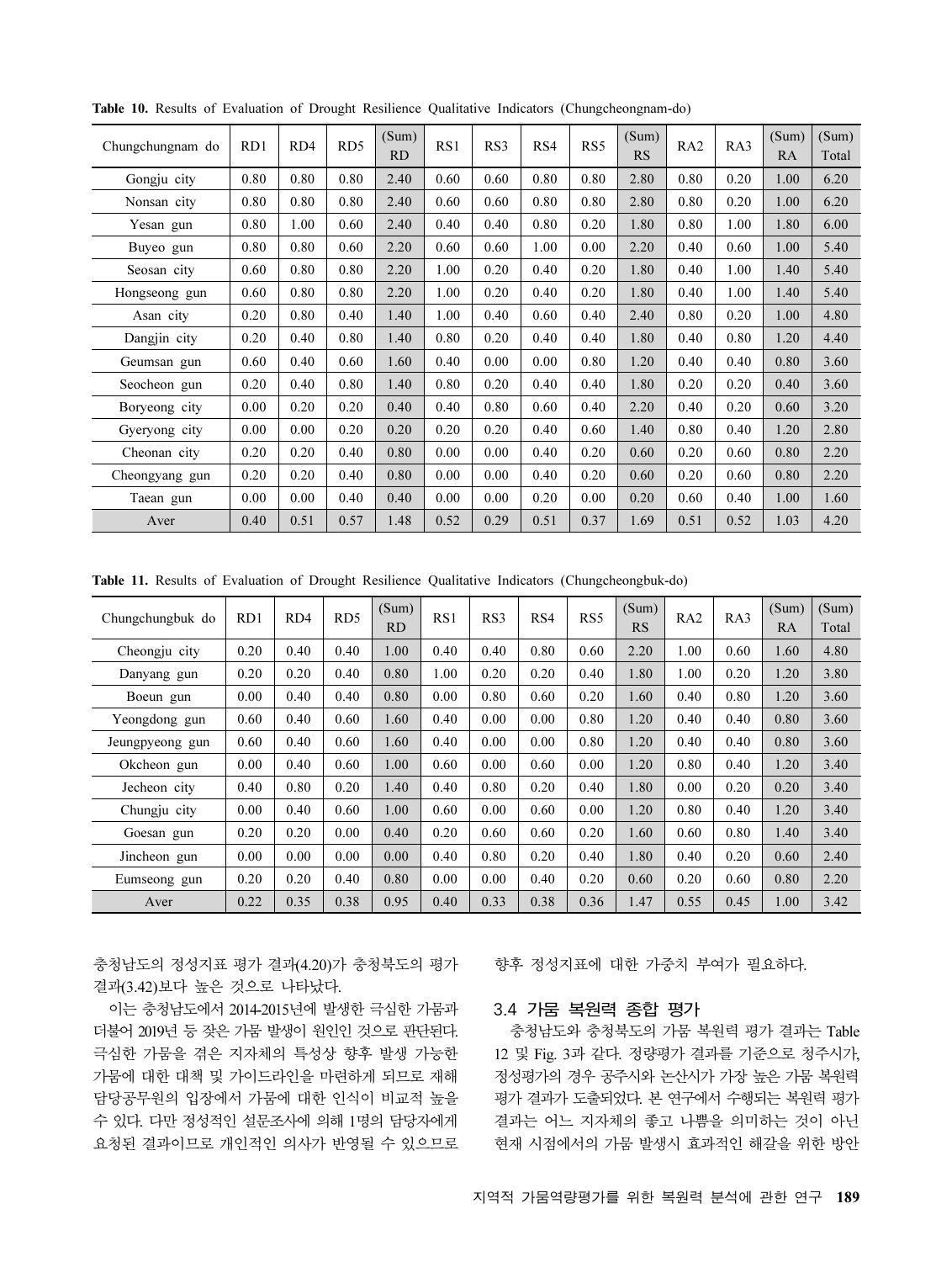| Province                  | City name       | Quantitative evaluation | Qualitative evaluation | Total | Division                |  |
|---------------------------|-----------------|-------------------------|------------------------|-------|-------------------------|--|
| Chungchungnam do          | Gongju city     | 4.91                    | 6.20                   | 11.11 |                         |  |
| Chungchungbuk do          | Cheongju city   | 5.84                    | 4.80                   | 10.64 |                         |  |
|                           | Nonsan city     | 3.97                    | 6.20                   | 10.17 |                         |  |
|                           | Seosan city     | 4.63                    | 5.40                   | 10.03 |                         |  |
| Chungchungnam do          | Buyeo gun       | 4.28                    | 5.40                   | 9.68  | Above                   |  |
|                           | Asan city       | 4.77                    | 4.80                   | 9.57  | average                 |  |
|                           | Yesan gun       | 3.54                    | 6.00                   | 9.54  |                         |  |
| Chungchungbuk do          | Chungju city    | 5.36                    | 3.40                   | 8.76  |                         |  |
| Chungchungnam do          | Hongseong gun   | 3.34                    | 5.40                   | 8.74  |                         |  |
| Chungchungbuk do          | Yeongdong gun   | 4.89                    | 3.60                   | 8.49  |                         |  |
| Chungchungnam do          | Dangjin city    | 3.48                    | 4.40                   | 7.88  |                         |  |
|                           | Okcheon gun     | 4.36                    | 3.40                   | 7.76  |                         |  |
| Chungchungbuk do          | Boeun gun       | 3.97                    | 3.60                   | 7.57  |                         |  |
|                           | Goesan gun      | 4.16                    | 3.40                   | 7.56  |                         |  |
| Chungchungnam do          | Cheonan city    | 5.3                     | 2.20                   | 7.5   |                         |  |
|                           | Jecheon city    | 3.91                    | 3.40                   | 7.31  |                         |  |
| Chungchungbuk do          | Jeungpyeong gun | 3.65                    | 3.60                   | 7.25  |                         |  |
| Chungchungnam do          | Seocheon gun    | 3.62                    | 3.60                   | 7.22  |                         |  |
| Chungchungbuk do          | Danyang gun     | 3.37                    | 3.80                   | 7.17  |                         |  |
|                           | Boryeong city   | 3.91                    | 3.20                   | 7.11  | <b>Below</b><br>average |  |
| Chungchungnam do          | Geumsan gun     | 3.46                    | 3.60                   | 7.06  |                         |  |
|                           | Jincheon gun    | 4.52                    | 2.40                   | 6.92  |                         |  |
| Chungchungbuk do          | Eumseong gun    | 4.32                    | 2.20                   | 6.52  |                         |  |
| Chungchungnam do          | Gyeryong city   | 2.91                    | 2.80                   | 5.71  |                         |  |
| Chungchungnam do          | Cheongyang gun  | 3.46                    | 2.20                   | 5.66  |                         |  |
|                           | Taean gun       | 3.25                    | 1.60                   | 4.85  |                         |  |
| Average                   |                 | 4.12                    | 3.87                   | 7.99  |                         |  |
| <b>Standard Deviation</b> |                 | 0.73                    | 1.29                   | 1.56  |                         |  |
| Coefficient of variation  |                 | 0.18                    | 0.33                   | 0.20  |                         |  |

Table 12. Results of a Comprehensive Evaluation of the Drought of Resilience



Fig. 3. Results of a Comprehensive Evaluation of the Drought of Resilience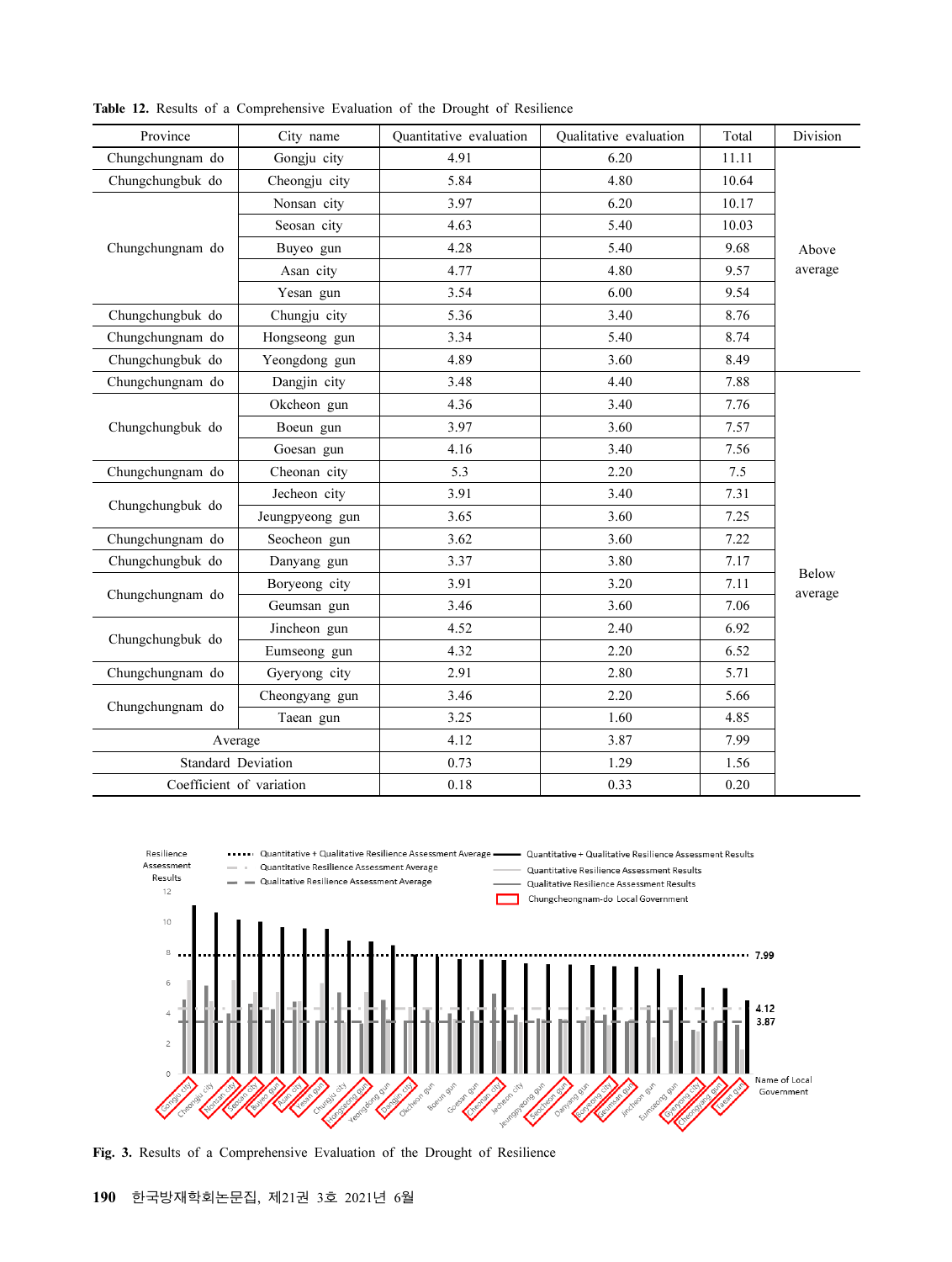제시가 목적이다. 이러한 관점에서 본 연구에서는 Table 12와 같이 최종 복원력 평가 결과의 평균 이상인 지자체와 이하인 지자체 두 가지로 구분하여 복원력을 평가하고자 하였다. 복원력이 상위권에 해당하는 지자체는 10개, 그 반대에 해당하는 지자체는 16개로 나타났다. 복원력 상위권 에 진입된 지자체는 3곳을 제외하고 모두 충남지역으로 나타났다.

그 원인은 충남지역에 발생한 2014-2015년 가뭄과 더불어 2019년에 발생한 가뭄 등으로 인하여 해당지자체에서 충분 한 대응책을 마련하고 더불어 담당 공무원의 가뭄에 대한 이해도가 증대됨에 따라 나타난 것으로 판단된다. 이와 같은 결과는 본 연구에서 제시하고 있는 복원력 평가방법론 및 결과의 합리성을 보여준다고 판단할 수 있다. 반면에 복원력 하위권에는 충청북도에 속한 지자체가 비교적 많이 편입된 것으로 나타났다. 충남지역에 비해 충북지역은 가뭄에 영향 을 비교적 적게 받아 가뭄에 대한 인식이 크게 높지 않아 이와 같은 결과가 도출 된 것으로 판단된다.

물론, 정성평가 결과의 변동계수(0.33)가 정량평가 결과 의 변동계수(0.18)에 비해 큰 것으로 보아 설문조사자의 개인적인 견해에 따라 결과가 매우 상이 하게 될 수 있다. 따라서, 향후 가뭄 복원력 평가에 있어서 각 지표에 따른 중요도와 가중치를 부여하여 정량화 하는 방안이 필요할 것으로 사료된다.

## 4. 결 론

본 연구에서는 최근 복합적인 재해에 대한 대응, 대책 마련을 위하여 수행되고 있는 복원력 개념을 가뭄 재해에 적용하였다. 또한, 문헌분석을 토대로 우리나라에 적합한 지표를 제안하고 충청남도와 충청북도 지역에 대해 가뭄 복원력 평가를 수행하였다. 이를 위해 지표를 정량적 지표와 정성적 지표로 구분지어 평가를 수행하였으며 그 결과에 의해 지자체별로 가뭄에 있어서 보강이 필요한 사항에 대한 분석방안을 제안하였다. 연구 결과를 토대로 지역적인 특성 을 활용하여 가뭄에 대한 지자체별 시스템 성능에 대한 평가가 이루어질 수 있을 것으로 판단된다.

지역기반의 복원력 평가의 경우 상대적이므로 비교 지자 체에 따라 그 결과는 상이해질 수 있다. 따라서 향후 제안된 가뭄 복원력 지표를 기반으로 전국대상의 평가 및 객관화, 정량화가 필요할 것으로 판단된다. 또한, 정성적인 평가 역시 설문조사에 의한 점수평가를 기반으로 산정되는 지표 라는 한계점이 존재하므로 가중치에 대한 평가가 기반되어 야 한다.

향후 앞서 제시된 한계점을 보완하고 전국적인 적용뿐만 아니라 다양한 시나리오(무강우 등)에 적용하고 결과를 평가 한다면 가뭄 재해에 있어서 지자체별로 적합한 가이드라인을 마련할 수 있는 기초자료로 활용될 수 있을 것으로 판단된다.

# 감사의 글

본 연구는 행정안전부 극한재난대응기반기술개발사업의 연구비 지원(2019-MOIS31-010)에 의해 수행되었습니다.

## **References**

- Al-Bakri, J.T., Alnaimat, M.J., Al-Karablieh, E., and Qaryouti, E.A. (2019). evaluation of combined drought index and mapping of drought vulnerability in Jordan. Int J Eng Res Appl, Vol. 9, No. 3, pp. 59-68.
- Balint, Z., Mutua, F., Muchiri, P., and Omuto, C.T. (2013). Monitoring drought with the combined drought index in Kenya. In P. Paron, D.O. Olago, abd C.T. Omuto (Eds.), Developments in earth surface processes (Vol. 16, pp. 341-356). United Kingdom: Elsevier.
- Bruneau, M., Chang, S.E., Eguchi, R.T., Lee, G.C., O'Rourke, T.D., Reinhorn, A.M., et al. (2003). A framework to quantitatively assess and enhance the seismic resilience of communities. Earthquake spectra, Vol. 19, No. 4, pp. 733-752.
- Dyer, J.A., and Baier, W. (1979). An index for soil moisture drying patterns. Can. Agric. Eng, Vol. 21, pp. 117-118.
- Karamouz, M., Rasouli, K., and Nazif, S. (2009). Development of a hybrid index for drought prediction: case study. Journal of Hydrologic Engineering, Vol. 14, No. 6, pp. 617-627.
- Karamouz, M., Rasoulnia, E., Olyaei, M.A., and Zahmatkesh, Z. (2018). Prioritizing investments in improving flood resilience and reliability of wastewater treatment infrastructure. Journal of Infrastructure Systems, Vol. 24, No. 4, pp. 04018021.
- Karamouz, M., Rasoulnia, E., Zahmatkesh, Z., Olyaei, M. A., and Baghvand, A. (2016). Uncertainty-based flood resiliency evaluation of wastewater treatment plants. Journal of Hydroinformatics, Vol. 18, No. 6, pp. 990-1006.
- Karamouz, M., Zeynolabedin, A., and Olyaei, M.A. (2016). Regional drought resiliency and vulnerability. Journal of Hydrologic Engineering, Vol. 21, No. 11, pp. 05016028.
- Khatibi, S.A., Golkarian, A., Mosaedi, A., and Sojasi Qeidari, H. (2019). Assessment of Resilience to Drought of Rural Communities in Iran. Journal of Social Service Research, Vol. 45, No. 2, pp. 151-165.
- Klein, A.M., Steffan-Dewenter, I., and Tscharntke, T. (2003). Fruit set of highland coffee increases with the diversity